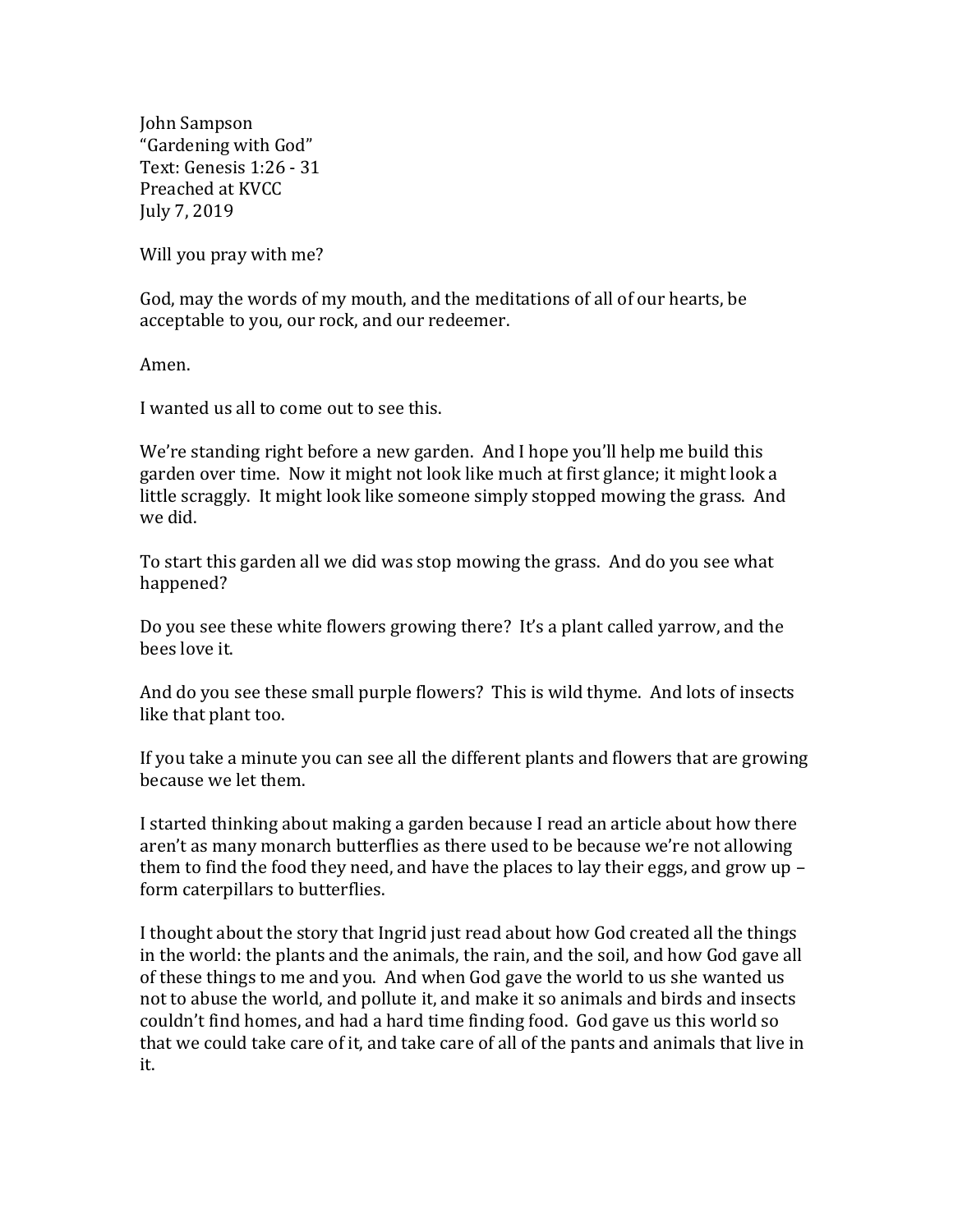And we did something really easy to help. We asked the man who mows our grass to stop mowing this area.

By stopping mowing and letting the plants grow, we're letting the insects and butterflies find a place they'd like to live. And once the insects come and move in then the birds will move in and the animals too.

Do you see this plant here? It looks like maybe a deer came by in the night and had a little snack. By having snacks available for the deer we're inviting them to come and find a home right here. We're saying your home is here with us, not somewhere far away.

But we can do more to take care of the world than simply stopping doing something. There are lots of things we can do to help grow more food and homes for God's other children.

What else do you think we could do to help?

One thing we're going to do today is we're going to plant some seeds. I hope you got a cup filled with some seeds because we're going to scatter the seeds all around in our garden. The seeds we have are from all different kinds of wildflowers, the kinds of flowers that bees, and crickets, and birds love.

Now we will throw the seeds out into the garden and we'll see what happens. Over time some of the seeds will grow, some won't. What we plant today might grow into beautiful plants, but the reason we plant these seeds is not for us, but for God's other children all around us.

So come with you seeds, and I'm inviting all who are here today to bring your seeds and come and scatter them throughout the garden. You can scatter them anywhere. There's even a section that Paul Vincent rototilled recently that might help some of the seeds to germinate. You choose.

I am also hoping that while you plant we'll be setting up a sign to let everyone who comes by here know what this place is. It's a garden that you helped to make. check

But before we plant our seeds, just take a moment and hold the seeds in your hand and imagine what you hope for these seeds. And say a brief pray over them, that they may grow, and thrive here in this place. That they may become food and shelter for the insects and animals that need these things.

## [Moment of silence]

Now everyone take your seeds and scatter them in the garden, wherever you want. Have fun!

[People scatter their seeds.]